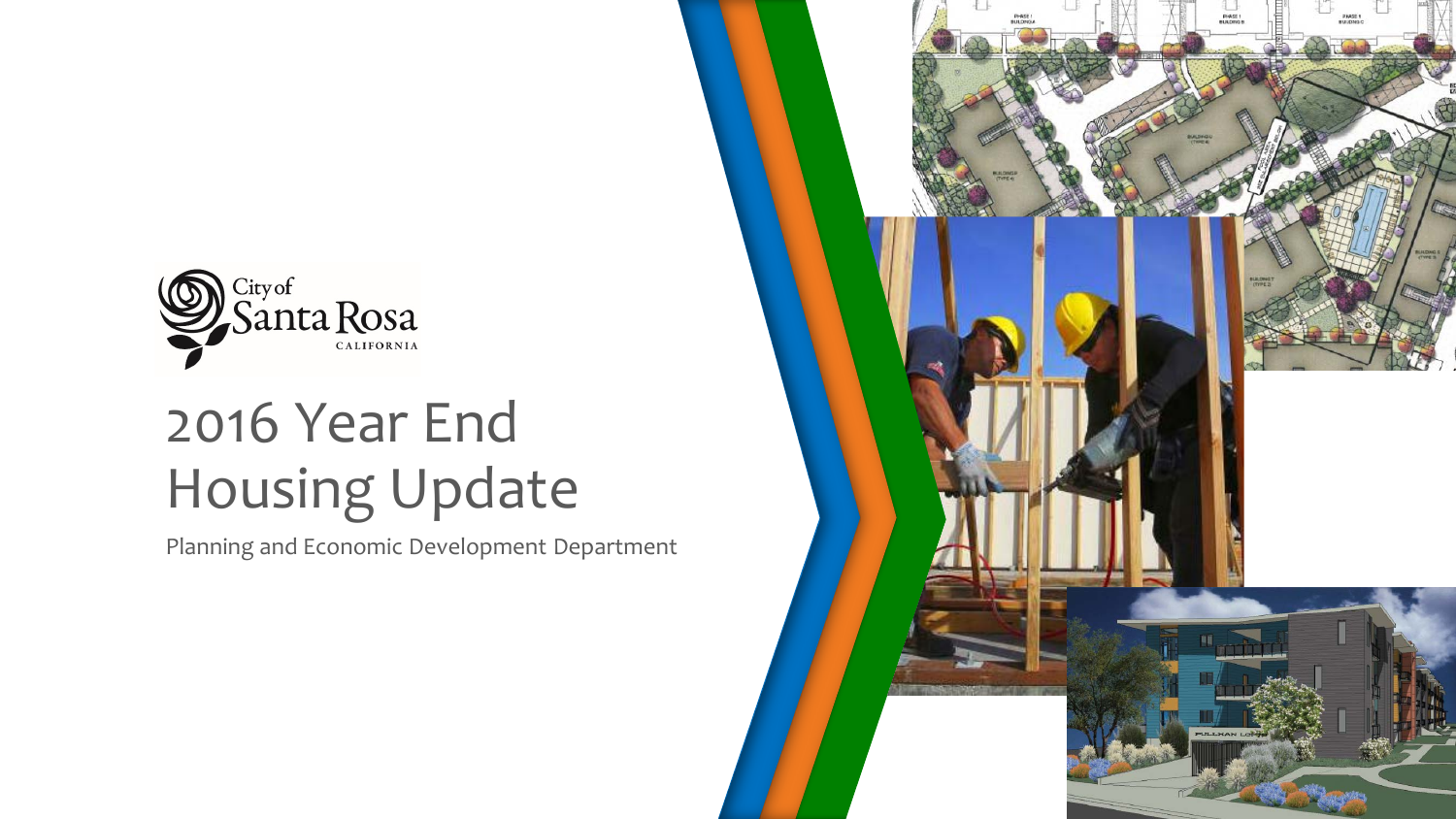In 2016, a major effort was made to create an environment where the City could enable development of the housing stock needed to address the current housing crisis. This is being accomplished through two key initiatives:

- **Process Improvement Action Plan**
- **Housing Action Plan**
- 1. With elements of these plans being acted on, we have seen an increase in projects moving from recession-related stagnation into active mode. Currently there are 2,249 units that have received or are seeking land use or subdivision approvals, which is the first step in the housing development process. **Results:** 
	- 2. In addition to the units above, 685 units are in the building permit phase, a majority of which are anticipated to go to construction in the fall of 2017.

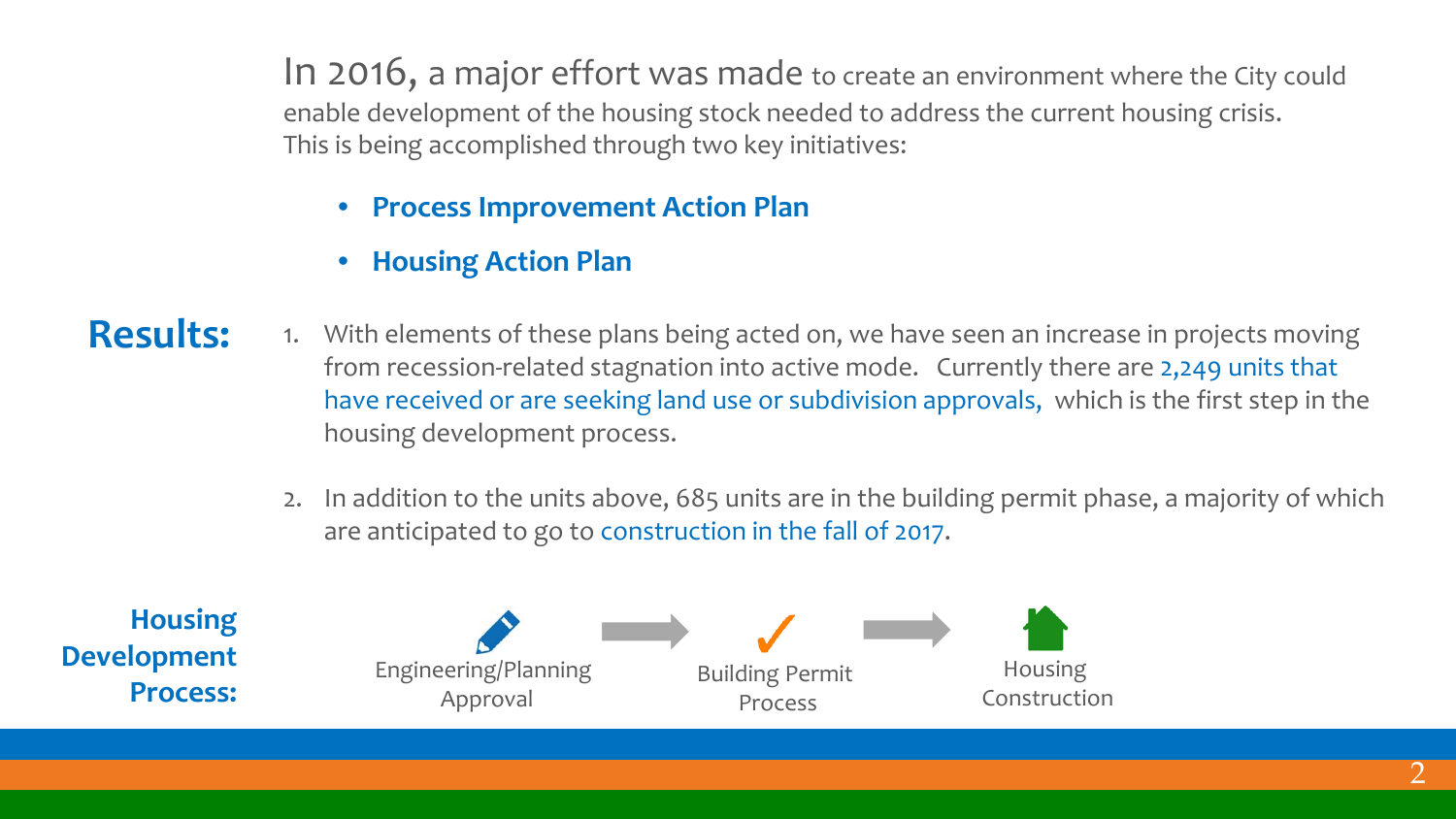

**2,249**

Housing Units Nearing Completion in the **Planning/Engineering Approval**  Phase

Housing Units in the **Building Permit**  Phase

**685**

Anticipated Construction 2017/18/19 Anticipated Construction 2017

### **2016 Year-End** Housing Activity

City of Santa Rosa, as of December 31, 2016

**296**

Approved Units for **Construction** in 2016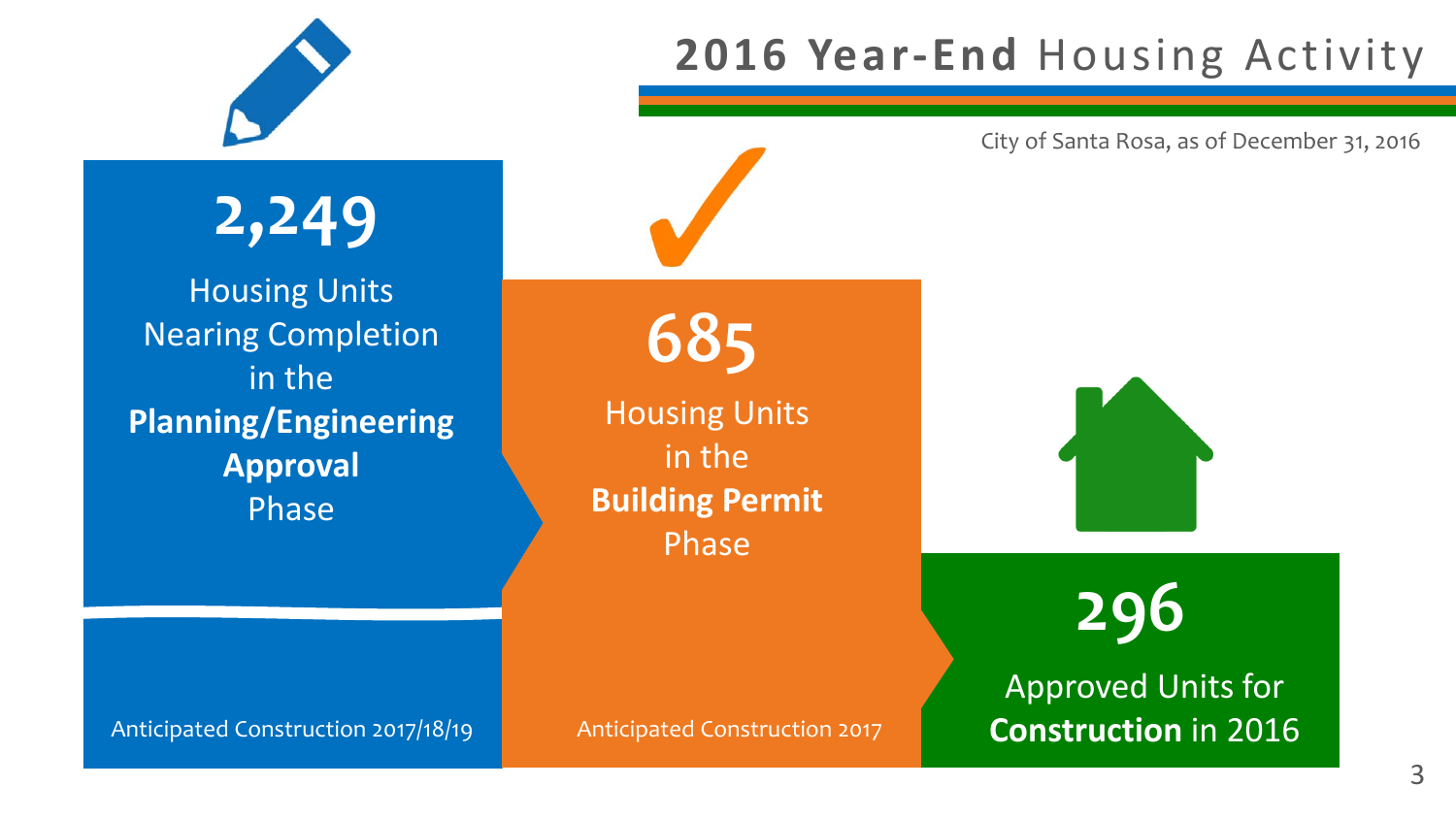# **48% 52% Single Family Multi Family**



#### **Description:**

The number of housing units *actively* going through the land use and subdivision map phase, involving public notice, planning and engineering review, and board and commission action.

#### **Highlighted Projects:**

- The Villas 197 single family attached units
- Gardens Subdivision 82 single family detached units
- DeTurk Winery Village 185 multi family units

#### **Known Issues:**

- Federal and State agency review and cost of environmental mitigation
- Cost of improvement bonds, availability of construction and buyer financing
- Neighborhood opposition to infill and or increase in density

#### **Actions to move projects forward:**

• Priority processing for housing projects; permit streamlining improvements, increase outreach/communication efforts

2,249 Planning/Engineering Approval Phase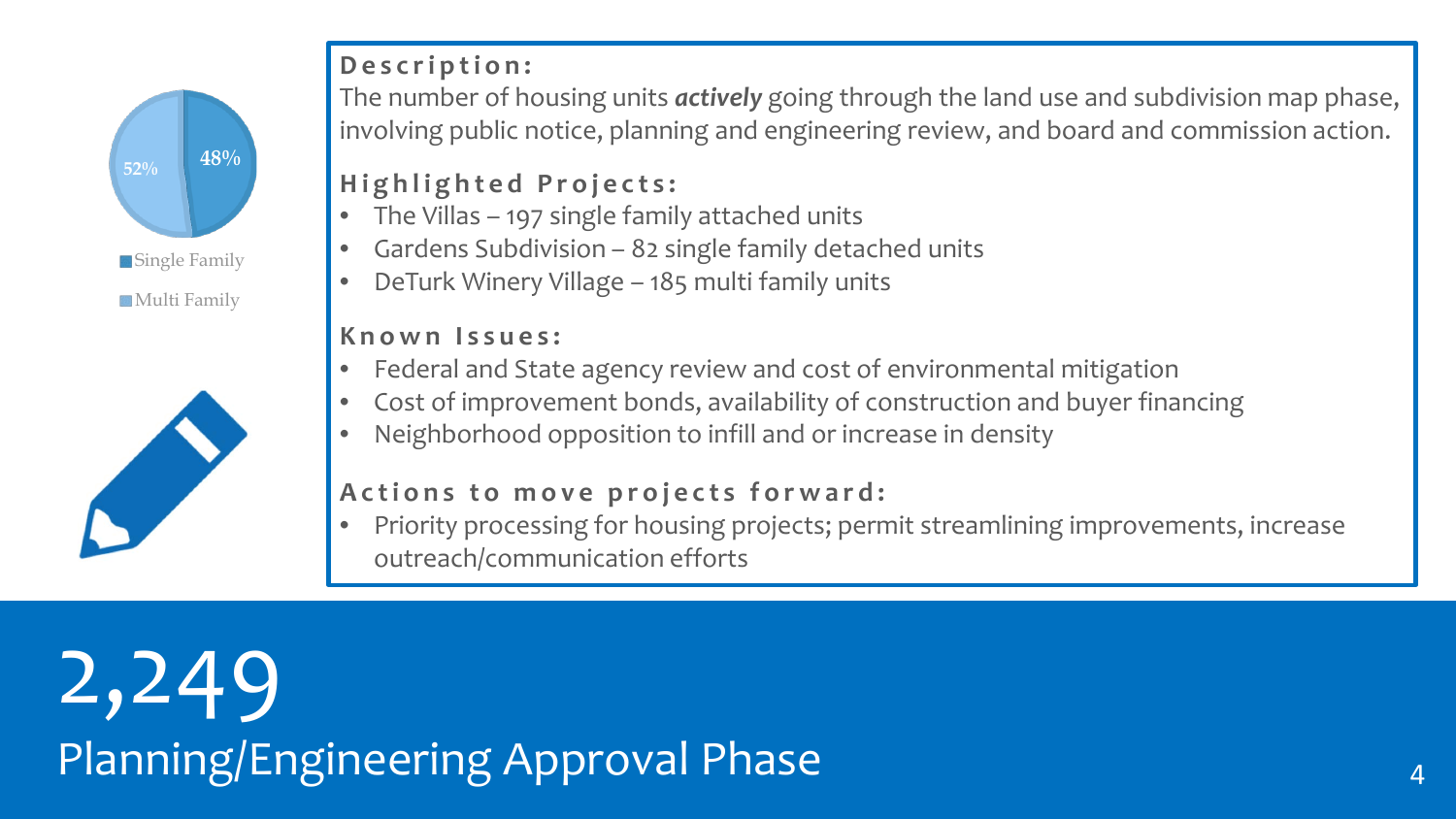



#### **Description:**

The Building Permit Phase is the final step in the process.

Detailed plans are submitted by the applicant and reviewed by staff to ensure compliance with the Building Code and other regulatory requirements.

#### **Highlighted Projects:**

- Pullman Lofts 72 units multifamily
- Fox Hollow 143 units single family
- Creekside Village 140 units + 25 senior apartments
- Canyon Oaks 96 units multifamily

#### **Known Issues:**

• Timing to obtain all approvals from outside agencies (SCWA, RWQCB, Fish & Wildlife)

#### **Actions to move projects forward:**

• Fee deferrals, plot plan review efficiencies, increased used of consultant plan check services to support demand

685

### Building Permit Phase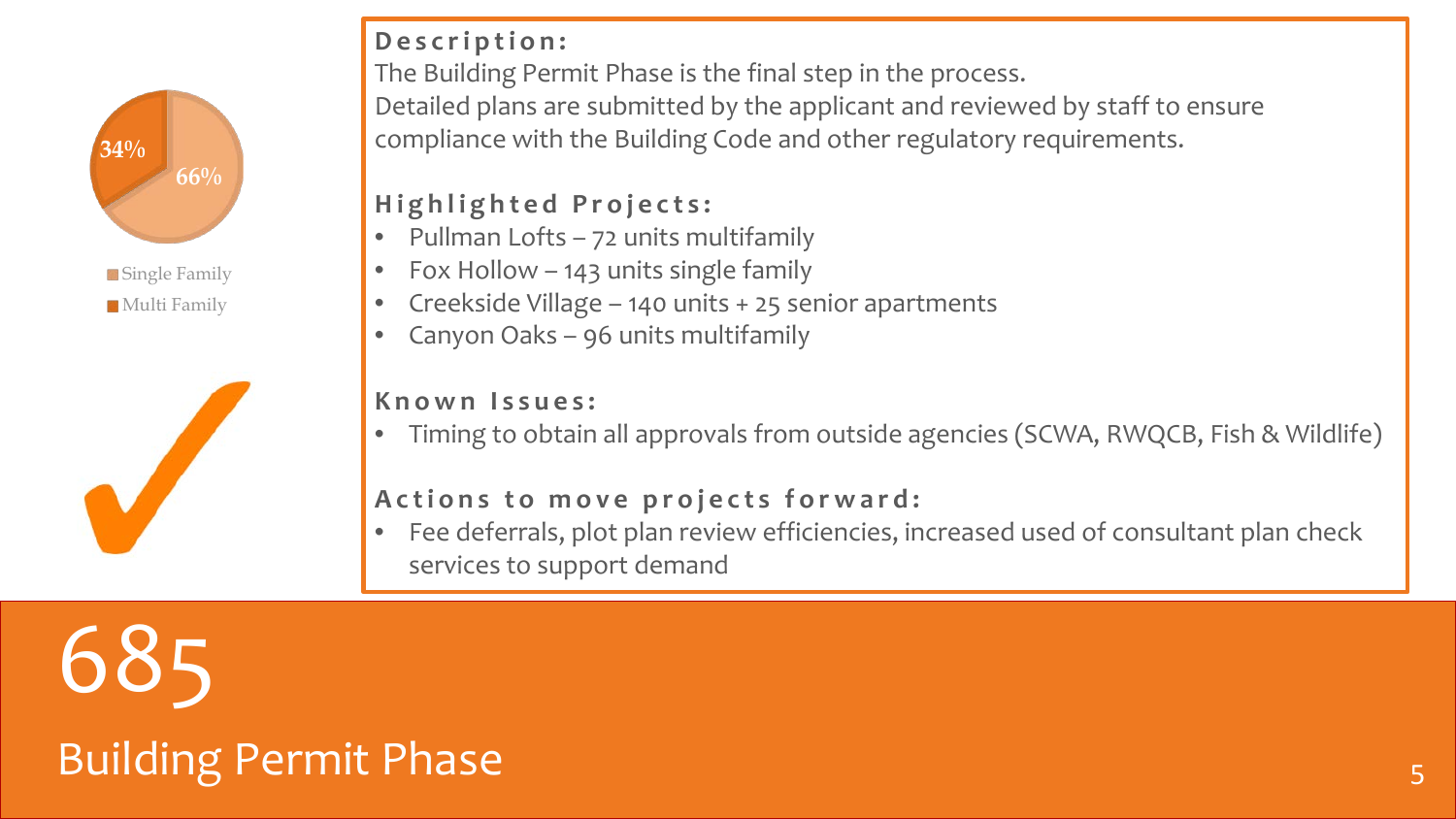

**Single Family Multi Family** 



#### **Description:**

Housing permits issued allowing the developer to begin construction.

#### **Highlighted Projects :**

- North Street Apartments 20 multi family units
- Range Ranch Phase 2 120 multi family units

#### **Known Issues:**

• Lack of workforce and cost of materials

#### **Actions to move projects forward:**

• Increase use of consultant inspection services to support the increased demand in building activity (housing, commercial and residential upgrades)

296 Approved Units for Construction in 2016